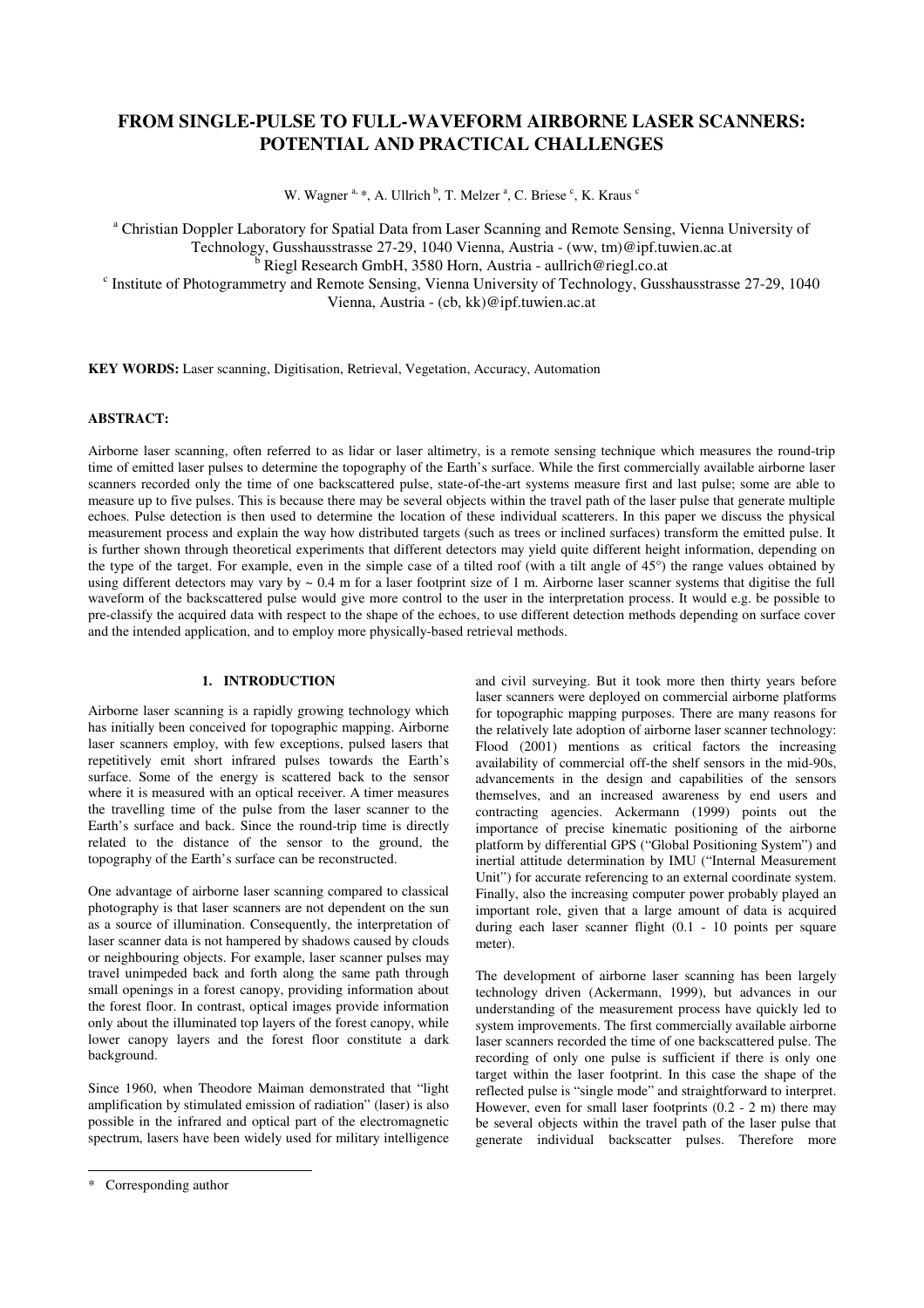advanced laser scanners have been built which are capable of recording more than one pulse. State-of-the-art commercial laser scanners typically measure first and last pulse; some are able to measure up to five pulses. Still, the problem is that it is not always clear how to interpret these measurements for different targets, particularly if the detection methods for the determination of the trigger pulses are not known. Pragmatically, one may for example assume over forested terrain that the first pulse is associated with the top of canopy and the last pulse, with some probability, with the forest floor. However, due to the 3D structure of natural and artificial objects, the form of the received pulses may be quite complex. The number and timing of the recorded trigger-pulses are therefore critically dependent on the employed detection algorithms. Consequently, it appears to be the logical next step to employ laser scanners that are able to record the fullwaveform. In fact, first commercial full-waveform laser scanner systems will become available in the near future.

Another, to a certain degree oppositional trend in laser scanner scanning, is the design of laser beams with smaller and smaller beam divergence (tendency to "single mode" signals). With this sensors the number of multiple returns per emitted pulse will decrease, due to the fact that a smaller surface patch is illuminated. Since the acquired information per beam decreases, classification of the data is only possible in relation to neighbouring echoes. An interesting aspect for the future system design may eventually be the combination of narrow (only one single return with high quality range information) and wide (recording the full-waveform information) beams in order to use the advantages of both techniques.

In order to exploit the potential of full-waveform digitising laser scanners, the physical measurement process must be well understood (Wagner et al., 2003). In this paper we shortly review the technical characteristics of laser scanning systems (Section 2) and discuss basic physical concepts that allow to understand the way how distributed targets (such as trees or inclined surfaces) transform the emitted pulse (Section 3). By taking simple examples, the implications of using different postprocessing algorithms for the determination of trigger-pulse are demonstrated (Section 4). Finally, section 5 discusses some of the issues that need to be addressed by future research and development efforts in order to fully exploit full-waveform laser scanners.

### **2. LASER SCANNER SYSTEMS**

All commercial airborne laser scanner systems measure the travelling time of short laser pulses (pulses are typically 5-10 ns long), but otherwise may vary significantly in their design. For example, some systems use rotating mirrors as deflection units, others glass fibres. The laser wavelength is typically in the range from 0.8 to 1.55 µm.

Figure 1 illustrates this distance measurement principle. An emitted laser scanner pulse (here we use for simplicity a square pulse) interacts with the earth's surface. This interaction leads, if the pulse illuminates a vertically elongated surface target, to a significant change of the shape of the pulse. The goal of the distance measurement system is the detection of a previously defined reference point (based on the emitted signal, e.g. the raising edge) in the reflected echo. For this task different detection methods (further details will be presented in section 4) can be used. In Figure 1 the use of a threshold operator is

demonstrated. In this example two stop pulses are detected. The use of different detection methods can lead to different results especially in areas with more than one reflecting element within one laser spot (see Section 4.2).



Figure 1. Emitted and received impulse. Commercial systems estimate the travel time of more than one stop impulses. Experimental systems digitise the whole waveform of the received echo with a certain sampling interval.

Current commercial system providers do not offer detailed information concerning their detection method, so that the end user has no information about the varying quality of the range measurements. Therefore the influence of the detection method on the finally computed models is presently unknown.

The US National Aeronautics and Space Administration (NASA) has already developed and operated waveform digitising airborne laser scanners for demonstrating the potential of this technique for vegetation mapping. For example, the airborne prototype LVIS (Laser Vegetation Imaging Sensor) employs a digitiser sampling rate of 500 Msamples per second (Blair et al., 1999). This corresponds to a range sampling interval of 0.3 m. Hofton and Blair (2002) write that this sampling interval is sufficient to reconstruct the shape of the pulse with a vertical resolution of about 0.03 m.

### **3. PHYSICAL PRINCIPLES**

Laser scanning is a direct extension of conventional radar (radio detection and ranging) techniques to very short wavelengths. Whether laser scanning is referred to as lidar (light detection and ranging), laser altimetry, or laser radar, the same basic principles as in microwave radar technology apply (Jelalian, 1992). As a result, much of the terminology and concepts used in radar remote sensing can be directly transferred to laser scanning. In section 3.1 we introduce the radar equation, which is the fundamental model for describing the measurement process in terms of sensor and target characteristics. In section 3.2 it is shown that the form of the received pulse can mathematically be depicted by a convolution between the emitted pulse and the (effective) scattering cross-section of the Earth's surface.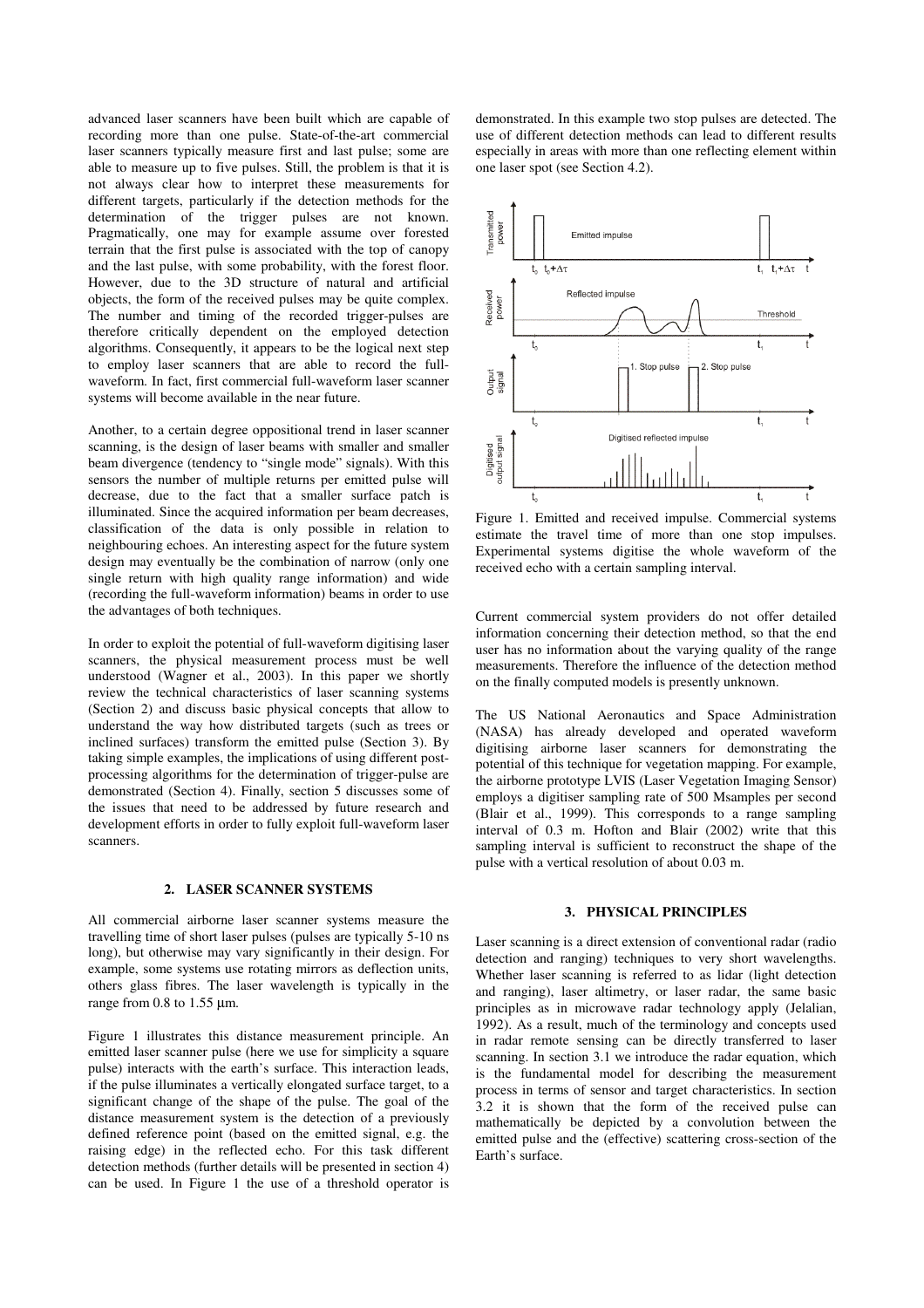### **3.1 Radar Equation**

The intensity of the received laser pulse can be determined from the range equation, which describes the influences of sensor, target, and atmosphere (Jelalian, 1992):

$$
P_r = \frac{P_t D_r^4}{4\pi R^4 \beta_i^2} \cdot \eta_{sys} \eta_{atm} \cdot \sigma \tag{1}
$$

where  $P_r$  = received signal power (watt)  $P_t$  = transmitted signal power (watt)  $D_r$  = diameter of receiver aperture (meter)  $R = \text{range from sensor to target (meter)}$  $\beta$  = laser beamwidth (radian)  $\eta_{sys}$  = system transmission factor  $\eta_{atm}$  = atmospheric transmission factor  $\sigma$  = target cross section (square meters)

The radar equation shows that the received power is a function of transmitter power, laser beamwidth, aperture size of the receiver, system losses, and atmospheric transmission. The properties of the target are described by a single quantity, the backscattering cross section.

The backscattering cross section is, as its name suggest, the effective area for collision of the laser beam and the target, taking into account the directionality and strength of the reflection (Jelalian, 1992). Therefore it has a unit of square meters. In the case of airborne laser scanning the wavelength is always much smaller than the size of the scattering elements (e.g. leaf, roof). Therefore, the effective area for collision is simply the size of the projected area of the scatterer. The magnitude and directionality of the reflected energy depends strongly on the surface properties of the target and its orientation with respect to the incoming beam.

### **3.2 Pulse Form**

Models which are capable of simulating the waveform from different targets are already available. For example, Sun and Ranson (2000) present a model for forest canopies which assumes that laser scanners are working on a hot spot condition (because the light source and detector are at the same point). Here we build upon the radar equation, noting that in the way as it is written in equation (1) it only applies for point scatterers or non-tilted surfaces. In case of distributed targets, where scattering of the incoming laser beam takes place within the range interval  $[R_1, R_2]$ , the return-signal strength is the superposition of echoes from portions of the target at different ranges (Ulaby et al., 1981). Mathematically, this can be expressed by an integral:

$$
P_r(t) = \int_{R_1}^{R_2} \frac{D_r^2}{4\pi R^4 \beta_t^2} \cdot \eta_{\text{SYS}} \eta_{\text{ATM}} \cdot P_t\left(t - \frac{2R}{v_g}\right) \cdot \sigma(R) dR \qquad (2)
$$

where *t* is the time,  $v_g$  is the group velocity of the laser pulse, and  $\sigma(R)$ *dR* is the differential backscattering cross section  $d\sigma$  in the interval  $dR$  (Wagner et al., 2004). The group velocity  $v<sub>g</sub>$  for optical and near-infrared radiation in dry air differs from the speed of light in vacuum by at most 0.03 % (Rees, 2001), so

here we use  $v_g \approx 3.10^8 \text{ m} \cdot \text{s}^{-1}$ . The term  $2R/v_g$  in the brackets is the round trip time.

It must be considered that at range *R* some scattering elements may be shaded by objects situated above this range, i.e. in the interval  $[R_1, R]$ . Since these shaded areas do not contribute to the return signal,  $d\sigma$  represents an "effective" or "apparent" cross section that represents only illuminated scatterers in *dR*. As an example, lets us consider the ground surface beneath a tree. If 90 % of the ground surface is shaded by leaves and branches, then the "effective" cross section of the ground is 10 % of its actual cross section.

In the next section we will study the impact of different pulse detection methods on the distance measurements. For this purpose it is sufficient, in a first step, to focus solely on the waveform of the return pulse. In more advanced studies also the different parameters which modulate the signal strength should be considered.

## **4. IMPACTS OF PULSE DETECTION**

#### **4.1 Detection Methods**

Pulse detection is applied on the backscattered waveform. The task of the detector is to derive from the continuous waveform discrete, time-stamped *trigger-pulses*, which encode the position of the individual targets, thus allowing to compute the distance between the scanner system and the generator of the return pulses, i.e., the illuminated objects. Since the details of detection methods applied by commercial laser scanner systems are currently not known, we will consider here a number of standard detection methods: *threshold*, *centre of gravity*, *maximum*, *zero crossing* of the second derivative, and *constant fraction*.

The most basic technique for pulse detection is to trigger a pulse whenever the rising edge of the signal exceeds a given *threshold* (Figure 1); although conceptually simple and easy to implement, this approach suffers from a serious drawback: the position of the triggered pulse (and thus the accuracy of any distance measurements derived from it) is rather sensitive to the amplitude and width of the signal. The same holds for the *centre of gravity* when computed over all points above a fixed threshold. More sophisticated schemes are based on finite differences respectively numerical derivatives – e.g., the detection of local *maxima* or the *zero crossings* of the second derivative – or, more generally, the zero-crossings of a linear combination of time-shifted versions of the signal. An example of the latter approach is the *constant fraction* discriminator, which determines the zero crossings of the difference between an attenuated and a time delayed version of the signal. *Maximum*, *zero crossing*, and *constant fraction* are invariant with respect to amplitude variations and, to some degree, also changes in pulse width. In practice, these detectors should only trigger for signal amplitudes above a given threshold (this "internal" threshold is not to be confused with the *threshold* detector) in order to suppress false positives, i.e. spurious trigger-pulses due to noise. This is especially true for operators based on higher order derivatives like *zero crossing*, which are known to be rather noise-sensitive.

Figure 2 illustrates the trigger-pulses generated by the five detectors discussed above for the case of a single mode return signal from rough terrain, assuming a Gaussian differential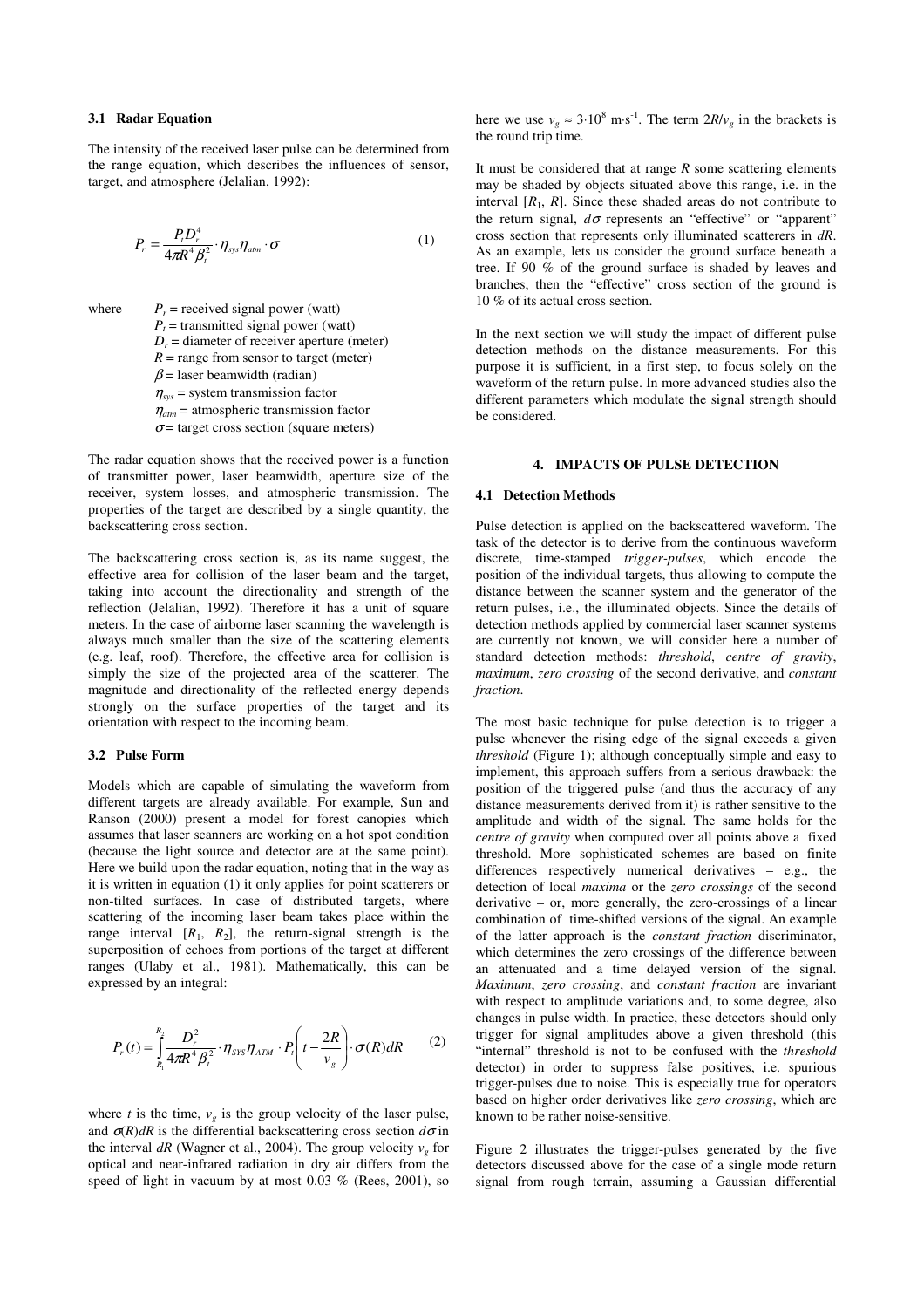scattering cross section  $d\sigma$  with a standard deviation of 0.05 m, shown in Figure 2 at a distance of 9 m. The emitted pulse is in our example a long-tailed "10ns" *Q-switched pulse*, which bears only a faint resemblance to an idealised rectangular pulse. The backscattered waveform, which is obtained as convolution of the emitted signal with the assumed terrain cross section, is – due to the narrow shape of the cross section in this example – basically a time-delayed and slightly widened version of the emitted pulse.



Figure 2. Emitted pulse and single-mode return signal for a Gaussian cross section. Also shown are the time differences between corresponding trigger-pulses derived from the emitted and reflected signal. The dashed horizontal line at  $y = 0.2$ indicates the threshold level used by the *threshold* and *centre of gravity* methods.

In order to determine the precise distance of an object, the detected pulse in the reflected signal must be related to the emitted pulse; here, we assume this is done by applying the same pulse detector to both signals, although other approaches are possible. The measured time differences (and thus distances) between corresponding trigger-pulses indicated in Figure 2 – the estimated travel time - should be 60 ns (9 m) for all five detectors; however, even in this quite benign case, only the three "difference"-based detectors give correct results (see Table 1); for example, the estimated travel time for the *threshold* method is 59.7 ns, resulting in a range error of (60 –  $59.7 \times 0.3/2 = 0.045$  m.

#### **4.2 Experiments**

In this subsection, we will highlight the properties of the different pulse detectors by applying them to several simulated waveforms; quantitative results for all experiments are given in Table 1. The first experiment, shown in Figure 3, assumes wheat crops on rough ground. The differential scattering cross section of wheat is assumed to consist of two peaks, the first relating to the wheat and the second to the underlying ground. Since the scattering centres of wheat and the ground are relatively close (only 0.6 m apart), their vertical profiles are merged into a unimodal waveform by the convolution (Figure 3, bottom). As can be seen from Table 1, the best results are obtained by the *zero crossing* method; it is also the only detector that generates two trigger-pulses and correctly resolves (discriminates) the waveform into ground and vegetation components. However, as noted before, *zero crossing* is sensitive to noise.



Figure 3. Return pulse of a wheat field. Top: Assumed effective scattering cross section of a wheat field (crops on rough ground). Bottom: Reflected signal and derived trigger-pulses.

| Fig.           | object              | dist. | ZC       | max      | thr      | cog      | сf       |
|----------------|---------------------|-------|----------|----------|----------|----------|----------|
| $\overline{c}$ | ground              | 9.0   | 0.000    | 0.000    | 0.045    | $-0.060$ | 0.000    |
| 3              | crops               | 8.4   | 0.015    |          | 0.135    |          | $-0.030$ |
|                | ground              | 9.0   | 0.045    | 0.150    |          | 0.240    |          |
| 4              | branch1             | 8.0   | 0.019    | $-0.131$ | $-0.161$ | $-0.101$ | 0.049    |
|                | tree                | 10.0  | $-1.250$ |          |          |          |          |
|                | branch <sub>2</sub> | 13.0  | 0.026    | $-0.035$ | $-0.049$ | 0.446    |          |
|                | bush                | 20.0  | 0.110    |          |          | $-0.371$ | 0.230    |
|                | ground              | 21.0  | 0.000    | 0.060    | $-0.210$ |          | 0.135    |
| 5              | roof                | 9.0   | 0.075    | $-0.150$ | 0.240    | $-0.135$ | 0.015    |

Table 1. True object distances and range errors (in m) for the different detectors. The positional errors are obtained by multiplying the difference between true and estimated travel time by 0.3/2, e.g., 1 ns corresponds to 0.15 m. Detection methods: zc = *zero crossing*, max = *maximum*, thr = *threshold*, cog = *centre of gravity*, cf = *constant fraction*.

In the second experiment, shown in Figure 4, we assume a somewhat more complex scenario: the laser beam passes through a treetop with two prominent branches, then through low vegetation (bushes) and finally reaches the ground. Again, *zero crossing* detects all five objects (see Table 1); however, the error for the treetop volume is rather high due its wide spread and the interference of the branches.

Note that the trigger-pulses derived by *center of gravity* tend to lie between those derived by *zero crossing* and *maximum* (nearer to *zero crossing* for slow edges and nearer to *maximum* for fast, steep edges). It is also interesting to note that in this example both *constant fraction* and *zero crossing* are able to distinguish between low vegetation and ground, although their respective cross sections are still rather close (1 m).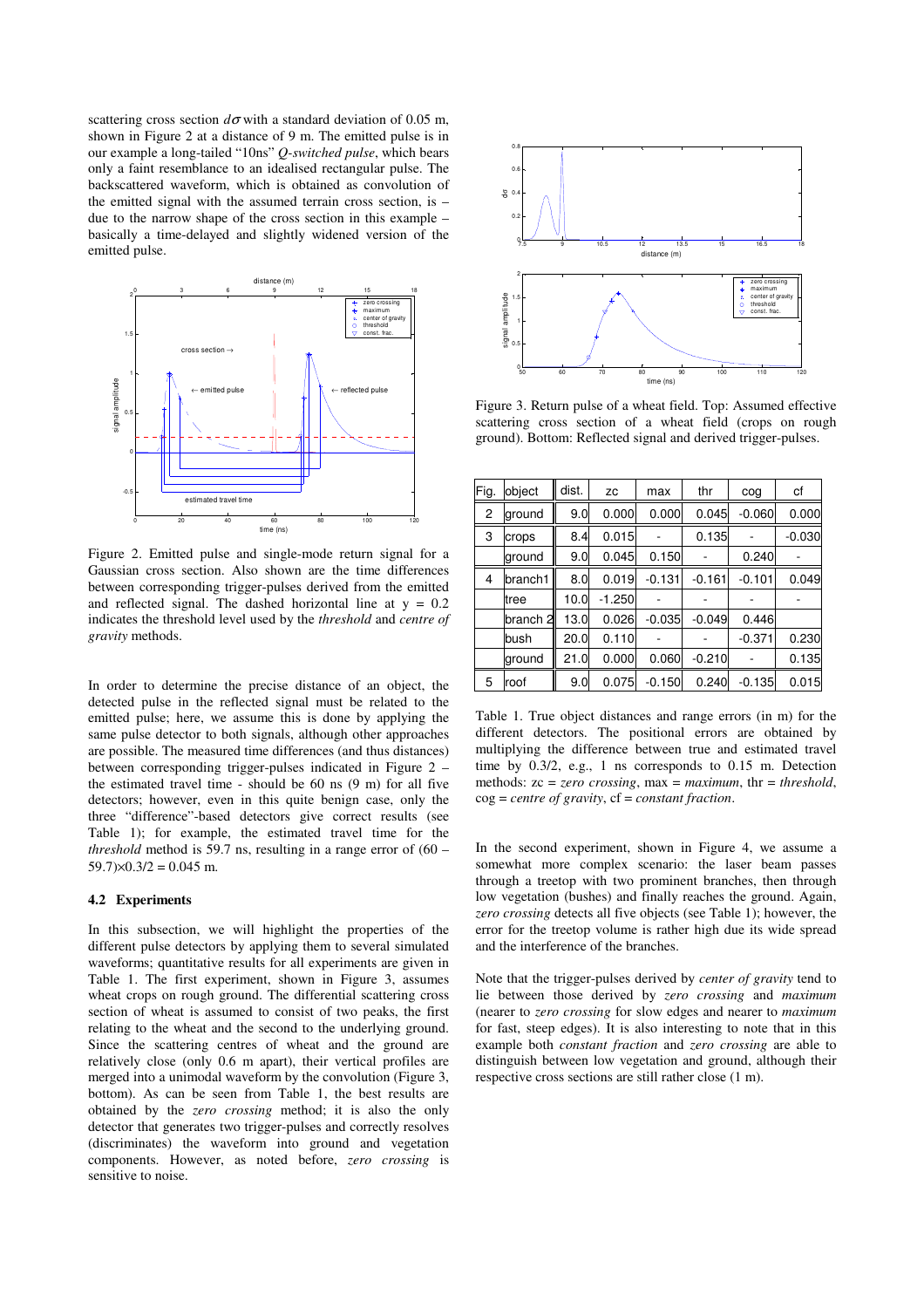

Figure 4. Return pulse of a tree. Top: Assumed effective scattering cross section of tree, including branches, low vegetation and ground. Bottom: Reflected signal and derived trigger-pulses.

In the third and final experiment, we investigate the detector performance on a waveform resulting from the interaction of the laser beam with a tilted roof, assuming a tilt angle of 45° and pulse diameter of 1 m. As can be seen from Figure 5, top, the scattering cross section has the form of a half-ellipse (the effect of the tilt is to "stretch" the circular footprint into an ellipse; the cross section is thus proportional to the width of the ellipse measured along the minor axis – as function of height.) Here, the best result is obtained by *constant fraction*. This example demonstrates, in particular, that *zero crossing*, although it excels at resolving narrow, sharply peaked components of the cross section, performs less well in the case of broad, plateaulike maxima (such a constellation will, in general, lead to premature triggering). Remarkable to note is that even in this simple case the range values obtained by using different detectors may vary by ~ 0.4 m (*max* compared to *centre of gravity*), which is a large number given that the laser footprint is 1 m.



Figure 5. Return pulse of tilted roof. Top: Assumed effective scattering cross section of tilted roof. Bottom: Reflected signal and derived trigger pulses.

### **4.3 Discussion**

As illustrated by the above experiments, there is no such thing as a single best detector; rather, the relative performance of the detectors depends on several factors, such as the characteristics of the effective scattering cross section, object distance and noise level. For example, although *zero crossing* yields excellent range resolution (discrimination between nearby objects) and range accuracy under ideal conditions, it is susceptible to noise (spurious trigger pulses) and slow gradients (decrease in accuracy). *Threshold* may yield good accuracy for a single object at a given distance, but poor range estimates (or no trigger-pulse at all) if the amplitude of the back-scattered pulse changes (i.e., due to an increase in object-sensor distance or absorption/reflection of pulse energy by other objects). *Maximum*, while not as accurate as *zero crossing,* gives reasonably good results and can be expected to be more tolerant against noise than *zero crossing*. *Constant fraction* seems to be a good compromise between *zero crossing* and *maximum*.

The experiments presented in this section have mainly qualitative character and are intended to illustrate the dependency of the backscattered waveform on the scattering cross sections of the illuminated objects, and to highlight the respective strengths and weaknesses of various approaches to pulse detection. Clearly, more elaborate experiments, both on synthetic and real world data, will have to be conducted in order to gain a better understanding of the physical principles underlying waveform generation as well as the effects of noise and scanner characteristics on detection performance.

## **5. OUTLOOK**

In anticipation of the potential of full-waveform lasers for vegetation mapping experimental systems have already been built and tested by NASA (Blair et al., 1999). Soon, also commercial full-waveform systems will become available.

*RIEGL* Laser Measurement Systems GmbH will soon offer a 2D laser scanner for airborne applications (model *RIEGL* LMS-Q560) with an optional data logger capability for recording the digitised waveforms of both the transmitted laser pulse and the echo signal (Riegl 2004). Laser pulse repetition rate is 50 kHz and maximum range is typically 1500 m on targets with 80% reflectivity. Sampling of the echo signal is carried out simultaneously in two 8bit channels in order to cover a dynamic range of about 40 dB optically. Sampling rate is 1GSamples/sec for each channel. Samples within a configurable range gate centred around detected targets are stored on redundant large volume drives together with time stamp and scan angle data. The maximum number of targets and the number of samples per target to be logged can be defined by the user within limits defined by the writing speed of the data logger and its capacity limitation. Single target measurement accuracy is about 2 cm (1 sigma value).

As for each laser measurement also a fraction of the transmitted laser pulse is sampled, the pulse shape of the transmitter pulse can be evaluated from numerous measurements with high resolution as shown in Figure 6. Pulse width of the sampled pulse is about 4.5 ns (at 50% maximum amplitude) which is the result of the convolution of the laser pulse and the pulse response of the receiver. This measured pulse shape can be used advantageously as the basis for the analysis of the echo signal of complex targets.